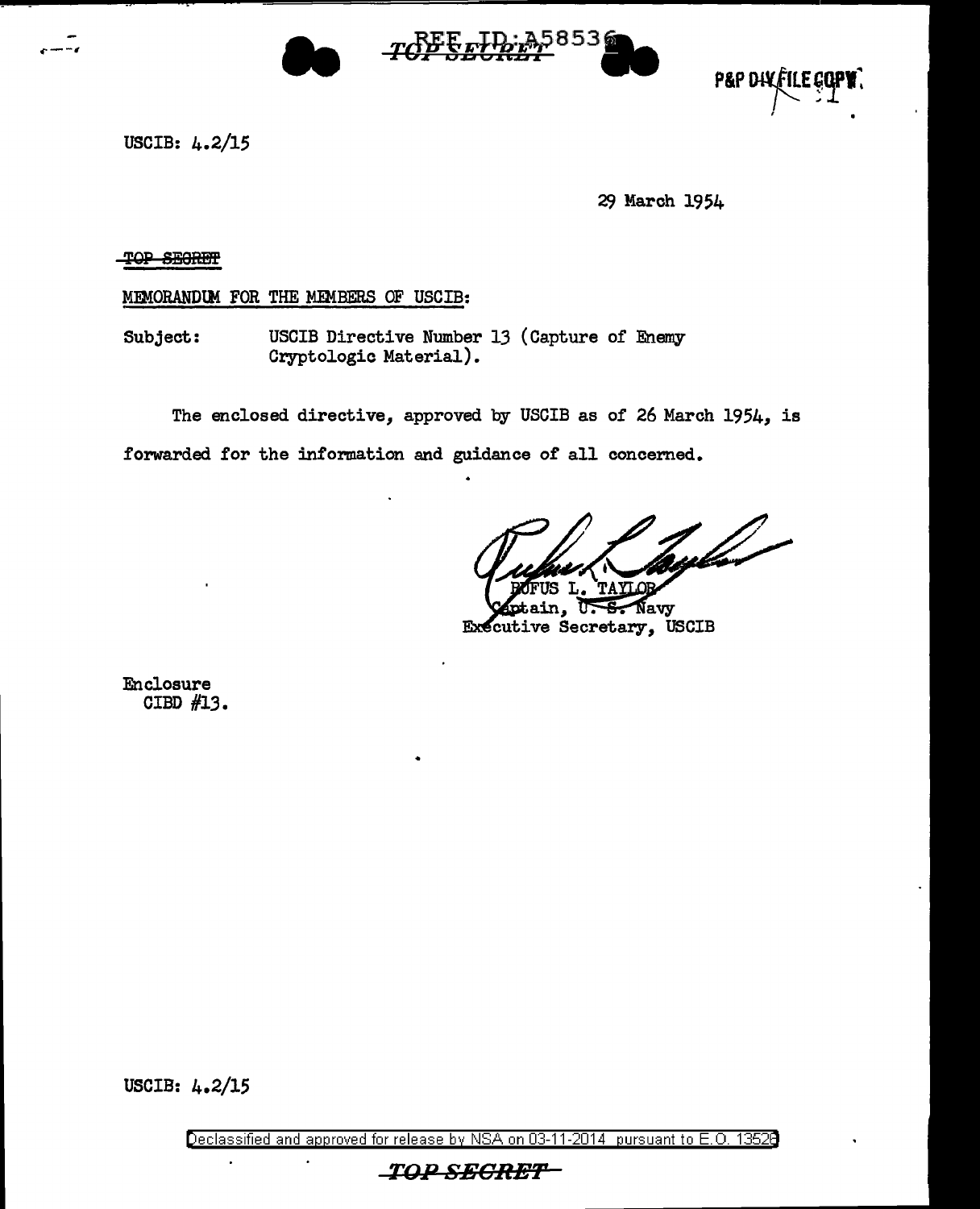

#### TOP SECRET

# USCIB DIRECTIVE NUMBER 13 ( CIBD #13) (Approved by USCIB as of 26 March 1954) CAPTURE OF ENEMY CRYPTOLOGIC MATERIAL

### PURPOSE

1. It is the purpose of this Directive to set forth USCIB policy governing the capture by the U.S. Armed Services of enemy cryptologic material in time of war.

#### DEFINITION

2. For the purpose of this Directive, cryptologic material is understood to include cryptographic documents, cryptographic equipment including related communications equipment, as well as cryptanalytic documents and devices.

#### DISCUSSION

3. The wartime capture of enemy cryptologic material will generally occur as a result of pne of the following operations:

a. A special operation planned with the capture of such material as a primary (or secondary) objective.

b. A normal operation in which the capture of such material is incidental to the action, as for example, the overrunning of an enemy headquarters, the salvage of an enemy ship sunk in shallow water, or the recovery of a crashed enemy aircraft.

### *TO:PSECRET*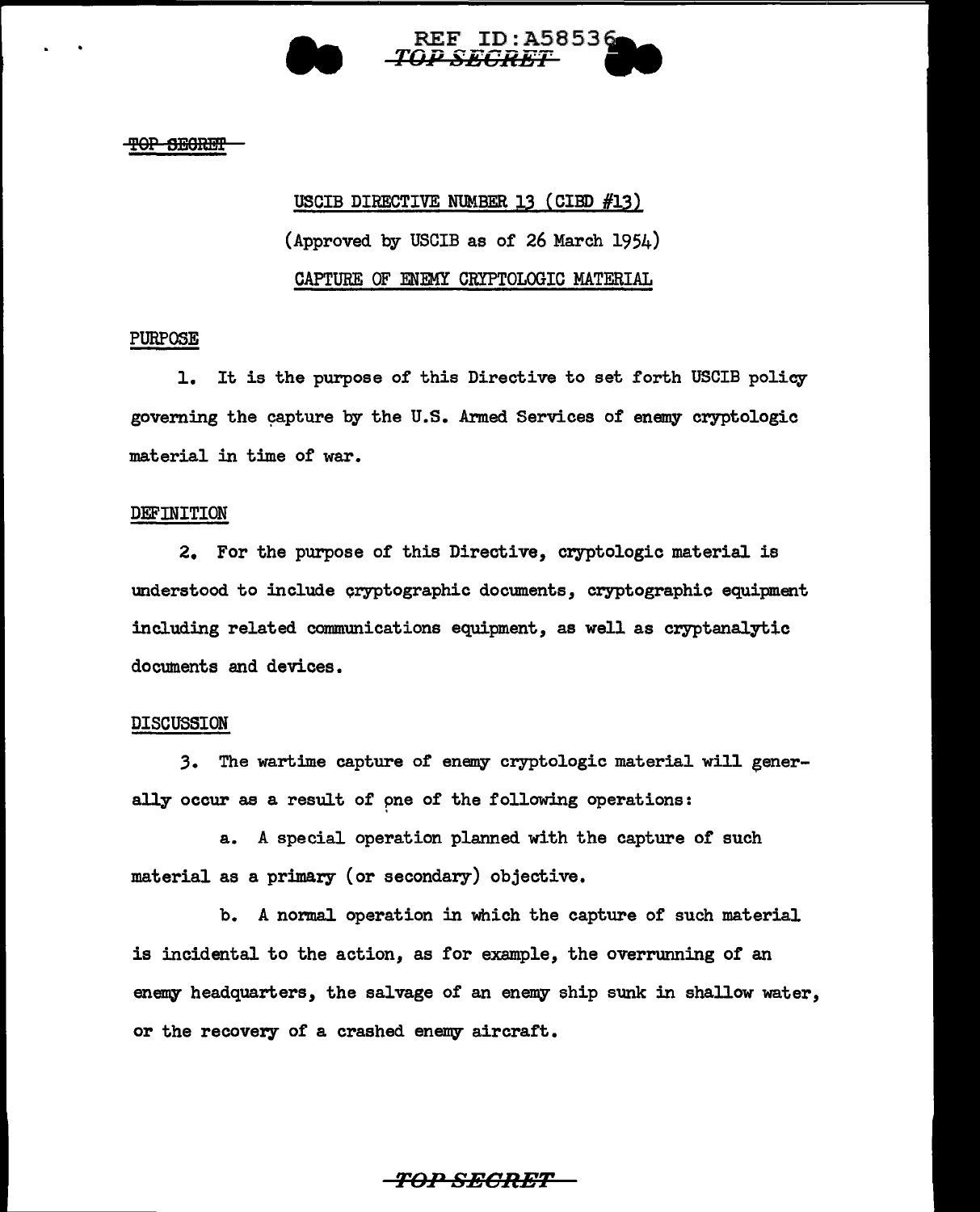



<del>TOP SEGRET</del>

4. Experience gained in World War II clearly shows that very great importance must be attached to the timely capture of enemy cryptologic equipment; it also shows, however, that serious harm may result if special operations for that purpose are planned without regard to the communications intelligence considerations involved.

### CONSIDERATIONS GOVERNING SPECIAL OPERATIONS

5. A special U.S. Armed Service operation having as its primary objective the capture of enemy cryptologic material will be undertaken only when authorized by the Director, NSA, or his field representatives.

6. A special U.S. Armed Service operation having as a secondary objective the capture of enemy cryptologic material will not be undertaken without prior reference to the Director, NSA, or his field representatives, for a determination as to whether the capture of such material will be in the best interests intelligence effort. communications EO 3.3(h)(2) PL 86-36/50 USC 3605

7. On the basis of technical and operational considerations, the Director, NSA, will determine the individual items or types of enemy cryptologic material which warrant special operations to effect their capture. In such actions, the U.S. Armed Services will be furnished guidance by the Director, NSA, (in whatever detail he considers suitable and through appropriate channels) on the importance of these special operations, and how the materials in question may be located, recognized, and handled.

Approved  $-$  26 March  $1954$  CIBD  $#13$ 

### *TOP SECRET*

 $-2 -$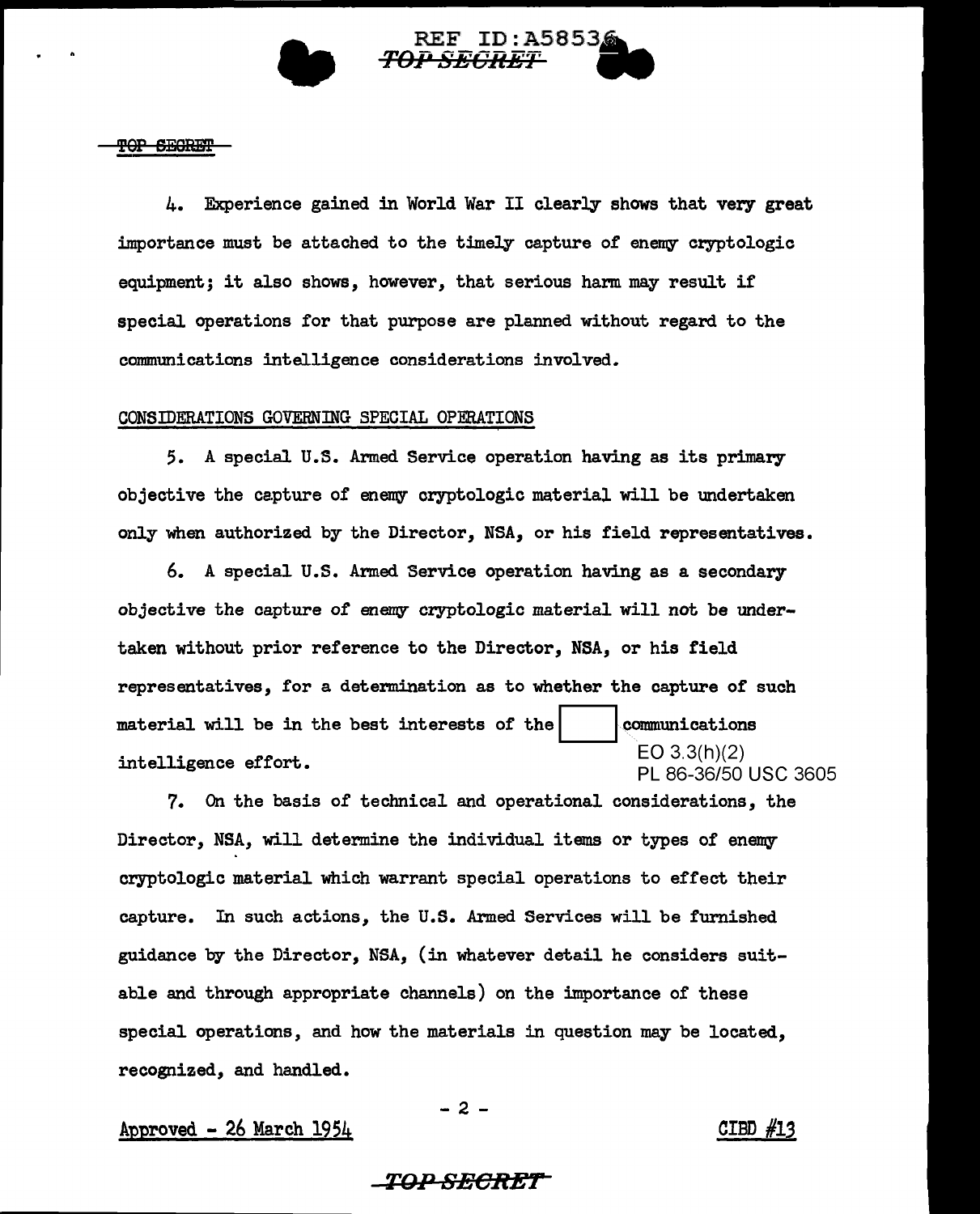

סמ **SECRE**   $EO 3.3(h)(2)$ PL .86-36/50 USC 3605

8. The Director, NSA, will maintain close cooperation with COMINT authorities, as appropriate, in the planning of special operations. Where appropriate, coordination with NATO will be effected through  $"Y''$  channels in the major NATO headquarters concerned.

9. Insofar as practicable, existing COMINT channels, viz: - NS~.\_ \_\_\_\_\_\_ ...... lwill be used for technical exchanges *ot* information on the planning of special operations. Similarly, enemy cryptologic material captured as a result of special operations by  $U.S$ . forces will be exchanged in the same COMINT channels.

### CONSIDERATIONS GOVERNING NORMAL TACTICAL OPERATIONS

10. In the conduct of normal tactical operations it is recognized that the U.S. Armed Services may, as an incidental by-product of such operations, capture enemy cryptologic material. The Director, NSA, will issue appropriate guidance to the U.S. Armed Services in the recognition, protection, and proper disposition of captured cryptologic material. Such guidance will take into account cooperation with

COMINT authorities, as appropriate, and will be in accord with pertinent NATO directives on the processing of captured enemy documents. The U.S. Armed Services will prepare and issue such instructions as may be required.

- *3* -

 $\Delta$  Approved - 26 March 1954  $\Delta$ 

### *TO:PSECRET*